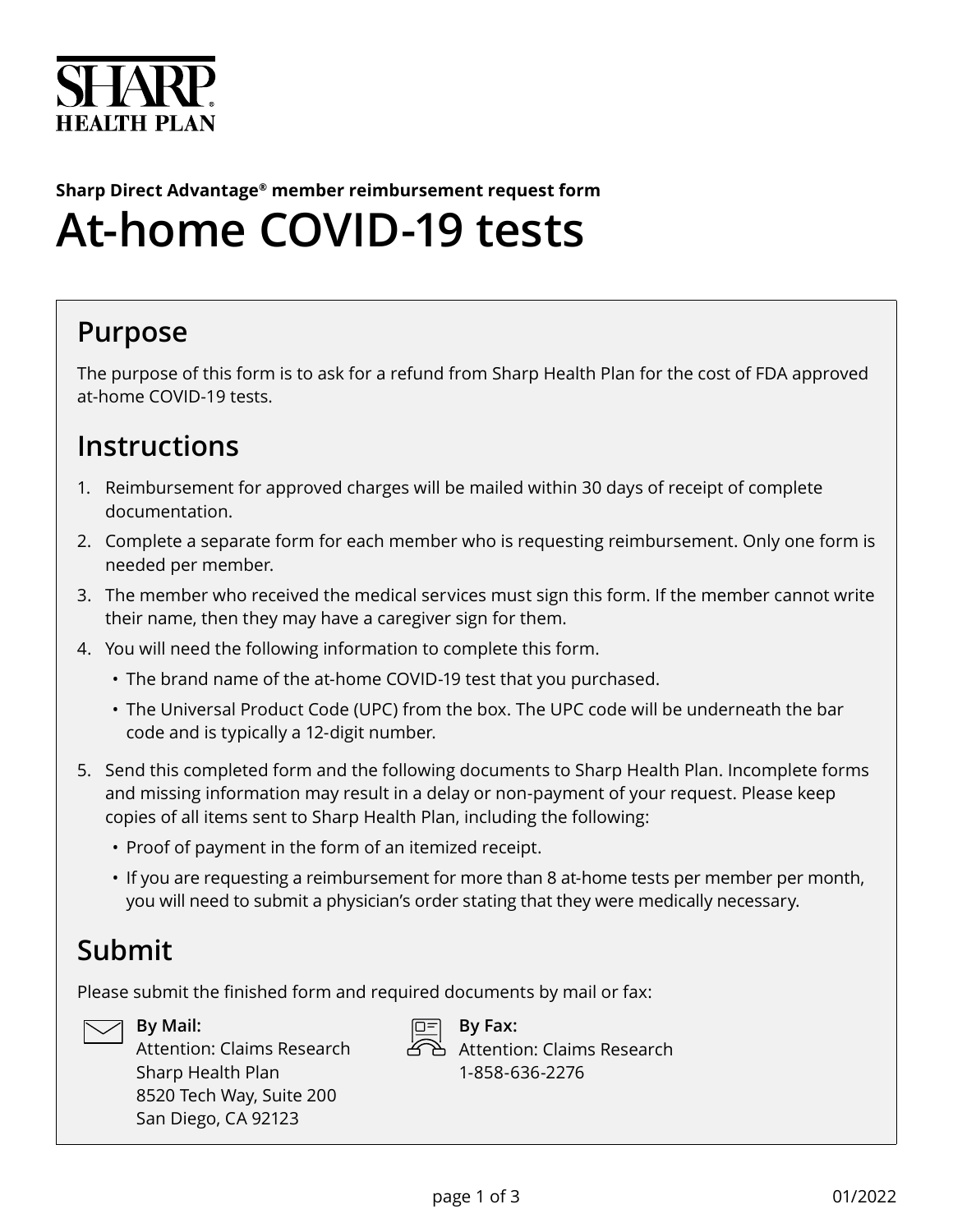| Member Information (Complete this section for all reimbursement requests.)                                                                                                                                         |                                        |                                                                                          |                                                 |  |  |
|--------------------------------------------------------------------------------------------------------------------------------------------------------------------------------------------------------------------|----------------------------------------|------------------------------------------------------------------------------------------|-------------------------------------------------|--|--|
| First name:                                                                                                                                                                                                        | Last name:                             |                                                                                          | Middle initial:                                 |  |  |
| $ID#$ :                                                                                                                                                                                                            | Phone number:                          |                                                                                          | Birth date (MM/DD/YY):<br>$\prime$<br>$\prime$  |  |  |
| Home address:                                                                                                                                                                                                      |                                        |                                                                                          |                                                 |  |  |
| City:                                                                                                                                                                                                              | State:                                 |                                                                                          | ZIP code:                                       |  |  |
| Please include the brand name of the at-home COVID-19 test that you purchased, and the Universal<br>Product Code (UPC) from the box. The UPC will be underneath the barcode and is typically a 12-digit<br>number. |                                        |                                                                                          |                                                 |  |  |
| Was test purchased as a result of an exposure at work?<br>□ Yes □ No                                                                                                                                               |                                        | If yes, give the date of the incident:                                                   |                                                 |  |  |
| Other Health Coverage (Complete this section if you have other health coverage.)                                                                                                                                   |                                        |                                                                                          |                                                 |  |  |
| Other health plan name:                                                                                                                                                                                            | Health plan phone number:<br>$\lambda$ |                                                                                          | Effective date of other coverage<br>(MM/DD/YY): |  |  |
| Policy holder's name:                                                                                                                                                                                              | Policy holder's ID#:                   |                                                                                          | Policy holder's birth date<br>(MM/DD/YY):       |  |  |
| Type of coverage:<br>$\square$ Medical<br>$\square$ Dental<br>$\Box$ Vision<br>$\Box$ Other                                                                                                                        |                                        | Type of policy:<br>$\Box$ Self only $\Box$ Self and spouse $\Box$ Family<br>$\Box$ Other |                                                 |  |  |